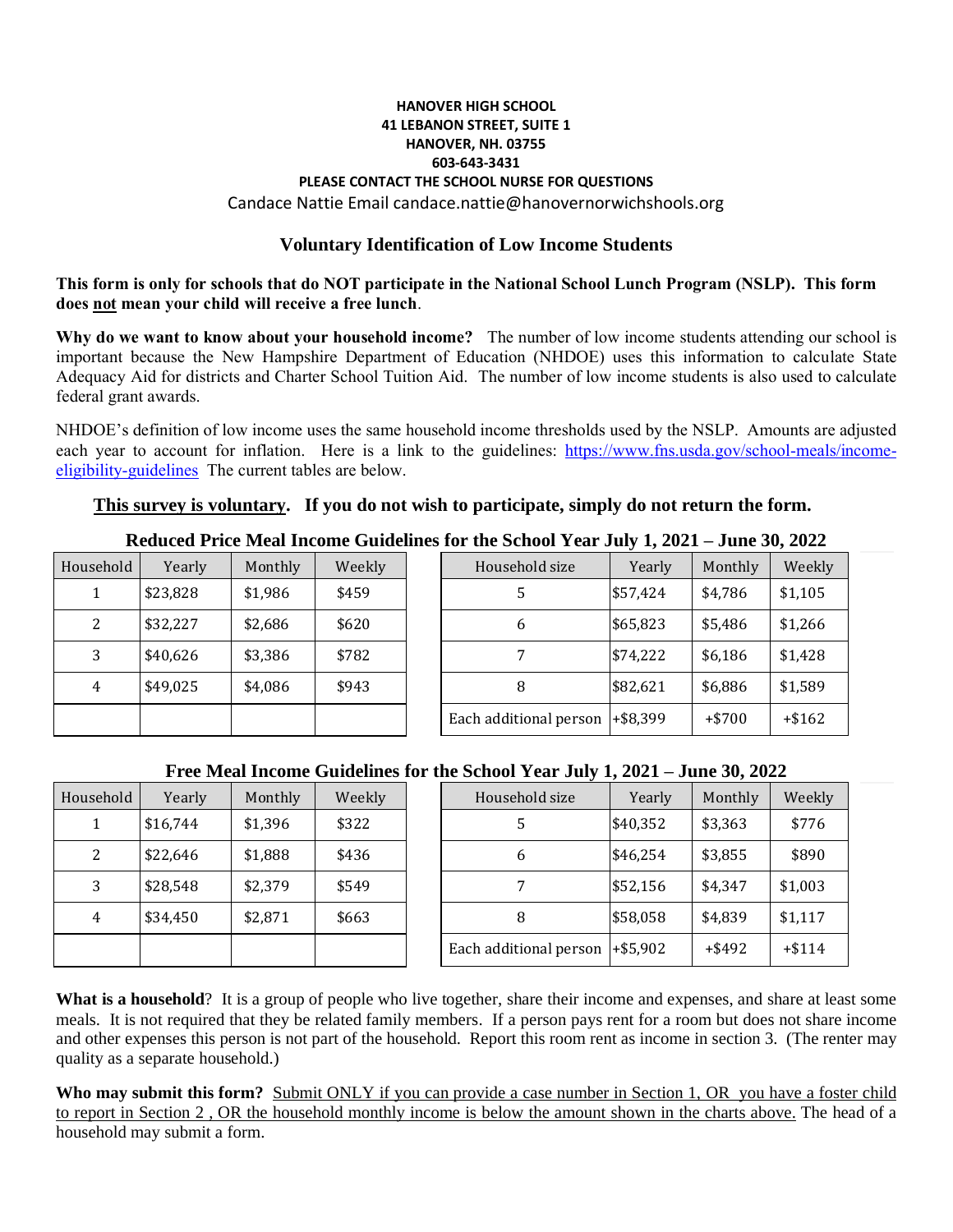**Do I need to complete Section 3, Household Income?** Skip section 3 if you provide a case number in Section 1 or the only students in Section 2 are foster children. Otherwise, enter gross (before tax and withholdings) average monthly income for all children and adults, except foster children. Include overtime and occasional earnings to the extent you usually earn this amount each month. You must keep records, such as one month of pay stubs, for ALL earners. For cash earnings keep notes. Keep these records for one year.

**Privacy Promise:** The school will protect the confidentiality of information on this form, using it only to report to NHDOE the student ID number of a low income student. The form will be kept in a locked location, and only persons that prepare the report will have access. Information will not be shared with any other government agency or other school staff.

**Questions? Contact Your School Nurse, Hanover High School, 603-643-3431** Candace Nattie Email candace.nattie@hanovernorwichshools.org